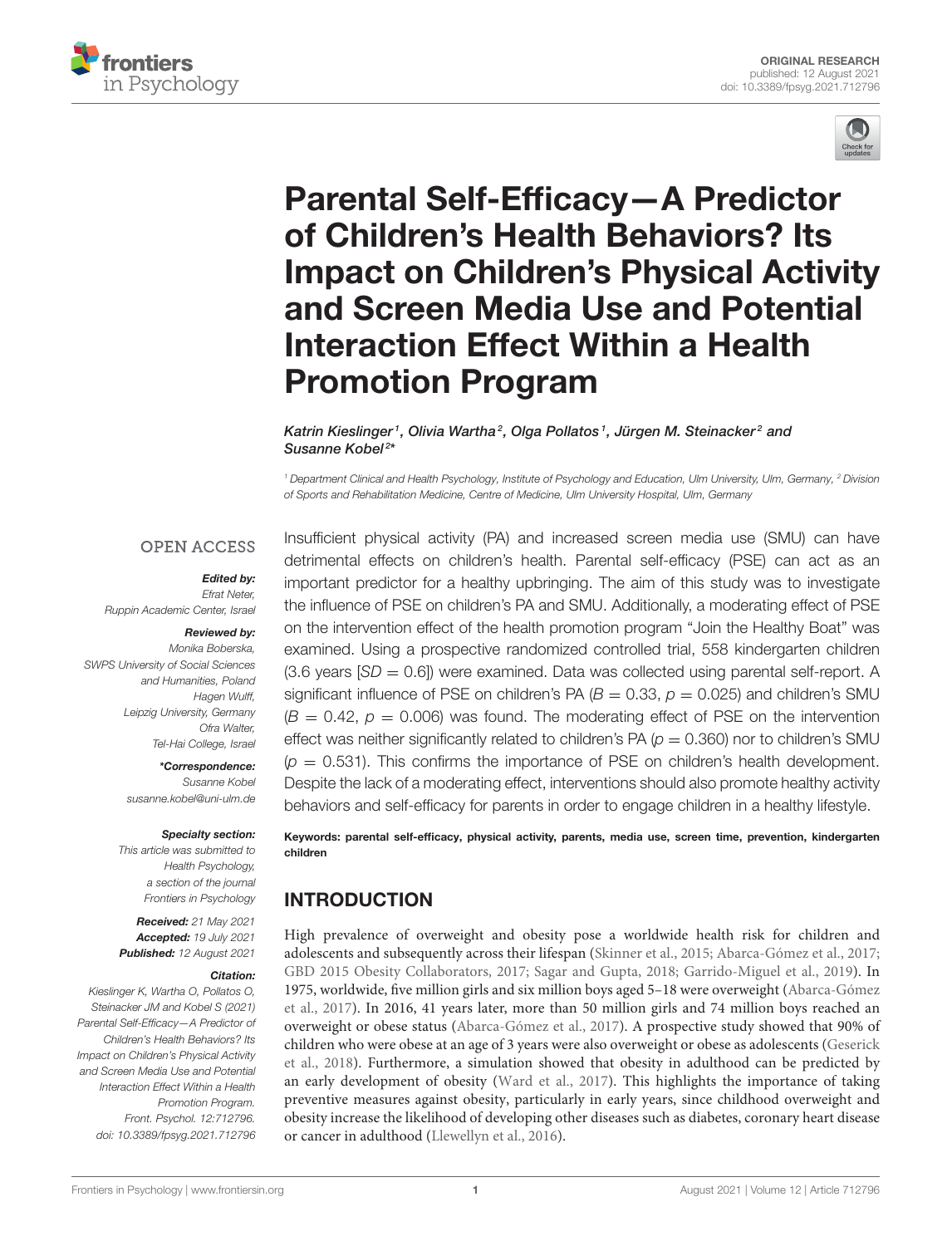Promoting healthy physical activity and screen media use is one way to reduce the number of overweight children [\(Katzmarzyk et al., 2015;](#page-9-4) [Ling et al., 2016;](#page-10-3) [Kobes et al., 2018\)](#page-10-4). Both the trend toward less physical activity and increasing digitalization already have an impact on children's health [\(Medienpädagogischer Forschungsverbund Südwest, 2014,](#page-10-5) [2018;](#page-10-6) [Domingues-Montanari, 2017;](#page-9-5) [Finger et al., 2018\)](#page-9-6). Sufficient physical activity and time-controlled screen media use are important factors, which affect a healthy development of children into adulthood [\(Saunders and Vallance, 2017;](#page-10-7) [Biddle et al., 2019\)](#page-9-7).

The World Health Organization (WHO), which defines physical activity as any "movement of the body that uses energy over and above resting" recommends a minimum of 180 min of daily physical activity at any intensity with at least 60 min of moderate to very strenuous intensity for 3–4-year-olds (World Health Organization, [2019\)](#page-11-1). In Germany, daily physical activity levels of at least 60 min are achieved by no more than 42.5% of girls and 48.9% of boys aged 3–6 years [\(Finger et al., 2018\)](#page-9-6).

Another strong determinant of young children's health is sedentary behavior [\(Poitras et al., 2017\)](#page-10-8). In times of digitalization and technological change, screen media use is becoming increasingly important in kindergarten children's leisure time [\(Hinkley et al., 2010;](#page-9-8) [Radesky and Christakis,](#page-10-9) [2016;](#page-10-9) [Canadian Paediatric Society, 2017\)](#page-9-9). Recommendations on "sedentary screen time" defined as "time spent passively watching screen-based entertainment (TV, computer, mobile devices" [\(World Health Organization, 2019,](#page-11-1) p. 5) state that children aged 3–4 years should use screen media for no more than 1 h per day [\(World Health Organization, 2019\)](#page-11-1). In Germany, 44% of 2–5-year-olds watch television daily in addition to video/DVD or computer/console/online games and the use of smartphones and tablets, resulting in an average of 43 min per day [\(Medienpädagogischer Forschungsverbund Südwest, 2014\)](#page-10-5). Longitudinal investigations show that screen media habits such as heavy television use in childhood persist into early adulthood [\(York, 2016\)](#page-11-2). Therefore, early childhood is an important period for implementing preventive measures to promote a healthy lifestyle including reduced screen media use in order to prevent potential subsequent developments detrimental to health [\(York,](#page-11-2) [2016;](#page-11-2) [Canadian Paediatric Society, 2017\)](#page-9-9).

For instance, there is a clear association between children's television viewing of more than 2 h per day and lower well-being, less self-control and emotional stability [\(Twenge and Campbell,](#page-10-10) [2018\)](#page-10-10), decreased fitness [\(Hardy et al., 2018\)](#page-9-10), lower school and academic performance [\(Howie et al., 2020;](#page-9-11) [Mineshita et al.,](#page-10-11) [2021\)](#page-10-11), reduced social skills [\(Hinkley et al., 2010\)](#page-9-8), cardio-vascular diseases [\(Lissak, 2018\)](#page-10-12) as well as mental and social disorders [\(Pagani et al., 2016;](#page-10-13) [Stiglic and Viner, 2019\)](#page-10-14).

Yet, regular and sufficient physical activity is associated with favorable metabolic health [\(Oliveira and Guedes, 2016\)](#page-10-15), healthy body composition and better cardiorespiratory fitness (Füssenich et al., [2015\)](#page-9-12), positive effects on motor skills [\(Zeng et al.,](#page-11-3) [2017\)](#page-11-3), a reduced likelihood of psychological and cardiometabolic complaints and better cognitive and psychosocial skills (Carson et al., [2017;](#page-9-13) [Biddle et al., 2019;](#page-9-7) [Rodriguez-Ayllon et al., 2019\)](#page-10-16).

Both of those health behaviors are known to be associated with parental education status as well as the family's socioeconomic and migration background [\(Ball, 2015;](#page-9-14) Lepeleere et al., [2015;](#page-10-17) [Finger et al., 2018\)](#page-9-6). Parents play an important role in guiding their children's health behaviors in the early years [\(Wittkowski et al., 2016;](#page-11-4) [Lee et al., 2018\)](#page-10-18). One important component in behavior change is the psychological construct "self-efficacy" (SE) [\(Bandura, 1997\)](#page-9-15). It is based on social cognitive (learning) theory [\(Bandura, 1997,](#page-9-15) [2001\)](#page-9-16) and is defined as "people's beliefs about their capabilities to produce designated levels of performance that exercise influence over events that affect their lives" [\(Bandura, 1994,](#page-9-17) p. 2).

SE is dynamic and can be developed by any person (Schunk and Ertmer, [2000\)](#page-10-19). Moreover, it is strongly related to one's own competence and future behavior. However, it is not the actual abilities that are important, but rather confidence in one's own abilities [\(Bandura, 1977\)](#page-9-18). Solely with the knowledge that one's own abilities are sufficient to show the desired behavior, behavior modification is possible [\(Bandura, 1977\)](#page-9-18).

General SE, which describes a general, optimistic appraisal of life coping skills, that includes all areas of life, is to be distinguished from SE related to a specific area [\(Bandura, 1997\)](#page-9-15). Parental self-efficacy (PSE), a specific form of SE, describes the subjective conviction or belief in one's own abilities to be a good parent and influence the child in a way that promotes health and success [\(Jones and Prinz, 2005;](#page-9-19) [Glatz and Buchanan,](#page-9-20) [2015;](#page-9-20) [Benedetto and Ingrassia, 2018;](#page-9-21) [Albanese et al., 2019\)](#page-9-22). High PSE is associated with confidence in acquiring and practicing effective parenting skills. Conversely, parents with low PSE find it more difficult to solve challenging parenting situations effectively [\(Jones and Prinz, 2005\)](#page-9-19). PSE influences parental competence as well as child development and thus contributes to the success of parenting [\(Jones and Prinz, 2005\)](#page-9-19). Therefore, PSE is thought to have strong effects on child development and health (Albanese et al., [2019\)](#page-9-22).

Due to the multiple ways in which PSE affects children, the construct is gaining increasing attention in child health promotion [\(Jones and Prinz, 2005;](#page-9-19) [Ekim, 2016;](#page-9-23) [Möhler et al.,](#page-10-20) [2020\)](#page-10-20). Especially physical activity and media use represent two behaviors that could be affected by PSE [\(Smith et al., 2010\)](#page-10-21). A meta-analysis presented heterogeneous data regarding the relationship of PSE on children's physical activity and screen media use [\(Xu et al., 2015\)](#page-11-5). Only an Australian cross-sectional study showed that preschool children whose parents reported higher PSE were less likely to undercut the physical activity recommendations of 3 h per day [\(Smith et al., 2010\)](#page-10-21). Similarly, a Swedish study showed that maternal SE was associated with higher MVPA (moderate-to-vigorous physical activity) in their 4-year-old children. Whereas no correlations were seen for light forms of exercise or sedentary behavior [\(Rohde et al., 2018\)](#page-10-22).

At ages 6 years old and younger, a clear relationship also emerged between PSE and children's screen media behavior [\(Xu et al., 2015\)](#page-11-5). Preschool children of parents with lower PSE exceeded the recommendation of no more than 2 h of daily screen media use significantly more often than children of more selfefficacious parents. PSE is thus associated with children's physical activity and screen media behavior [\(Smith et al., 2010\)](#page-10-21). However, studies have also shown contrary results and suggest a different impact of PSE on physical activity and screen media behavior depending on children's gender when aged 6–12 years (Lepeleere et al., [2015\)](#page-10-17). Since most of those associations increase with age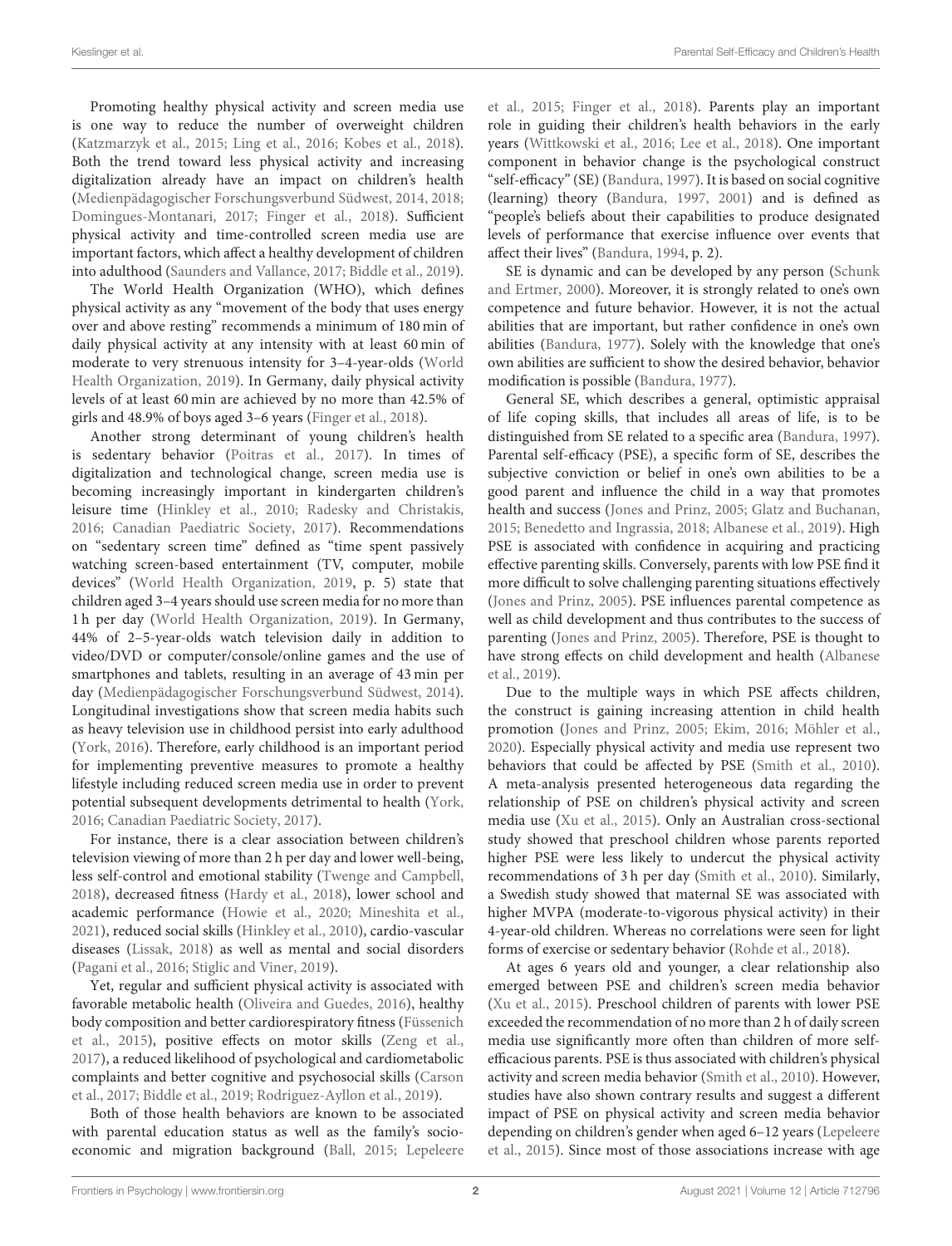[\(Smith et al., 2010\)](#page-10-21), early health promotion is vital to enhace children's chances for a healthy lifestyle.

This indicates that it is particularly important to identify predictors that increase physical activity behavior and reduce screen media use, thus positively influencing children's health. It has been shown that PSE is an important factor in influencing children's physical activity and screen media use positively. Despite this, some ambiguous relationships still emerge that need to be further examined and elucidated. To the best of our knowledge, there are no studies investigating the influence of PSE on physical activity and screen media use of German kindergarten children; and neither is there a study considering the effect of PSE in terms of success of an intervention. In order to uncover previously unexplored mechanisms of PSE, data of the health promotion program "Join the Healthy Boat" were examined and presented below.

"Join the Healthy Boat" is a health promoting program for (pre-)school children that tries to incorporate all of those aspects mentioned above: physical activity promotion, reduction of screen media use and involvement of parents in order to increase their PSE.

Aim of the current study was therefore to investigate the influence of PSE on kindergarten children's physical activity and screen media behavior. Additionally, it was tested how PSE changes the effect of the health promoting intervention "Join the Healthy Boat" on kindergarten children's physical activity and screen media behavior.

#### MATERIALS AND METHODS

#### Intervention

The "Intervention Mapping Approach" (IMA) (Bartholomew et al., [2006\)](#page-9-24) was used to design the intervention of "Join the Healthy Boat" [\(Wartha et al., 2016\)](#page-11-6). Based on a need assessment, concrete program targets were specified. Using theoretical models, such as Bandura's socio-cognitive theory [\(Bandura, 2001\)](#page-9-16) and Bronfenbrenner's socio-ecological approach [\(Bronfenbrenner, 1979\)](#page-9-25), concrete applications for health promotion were established and conceptualized. The subsequent implementation in kindergartens and the program's evaluation were planned and carried out based on the above-mentioned framework [\(Wartha et al., 2016\)](#page-11-6).

Similarly, to the intervention designed for primary schools [\(Wartha et al., 2017\)](#page-11-7), the key topics of the interventions are increasing physical activity and meaningful leisure time activities including reduced screen media use. A healthy diet is targeted by increasing fruit and vegetable intake as well as reducing sugar sweetened beverage consumption. The materials, which consist of 20 exercise and games lessons as well as 30 ready-to-useideas of various lengths, were designed to be integrated into the daily life of participating kindergartens. Through healthy eating, physical activity and leisure time units, children can explore alternatives for their behavior, gain knowledge about their bodies and health as well as improve their motor skills, physical activity, and healthy eating habits. Additionally, short activity games, which can be used twice daily, were implemented. To also include parents, two parents' nights took place and parental letters were provided in three different languages [\(Kobel et al., 2017\)](#page-10-23). In order to implement the program in kindergartens sustainably, kindergarten teachers were trained and received the bespoke materials, including instructional behavioral and educational resources free. They then implemented the program throughout 1 year in their kindergarten so children would experience a health-promoting environment, which would make it easier to enhance their health and well-being. On average, children received two units per week in addition to the two daily short activity games.

#### Study Design and Participants

The study was designed as a prospective randomized controlled trial with two points of measurement.

All 7,937 kindergartens in South-west Germany were made aware of the intervention program and its evaluation study by mail. Sixty-six kindergartens showed interest in participating in the study. However, four of those had to be excluded due to staffing and organizational reasons. To ensure a similar number of participants between intervention and control group, kindergartens were stratified based on the number of kindergarten children per kindergarten (method of stratification in [Kobel et al., 2017\)](#page-10-23).

Initially, 1,012 children from 62 kindergartens planned to participate, equally distributed in the intervention and control groups. Due to further dropouts, 57 kindergartens, 30 in the intervention group and 27 in the control group,  $(N = 973)$ children) took part in baseline measurements.

After the baseline measurements were conducted, all parents received a questionnaire about their child's health and items that depict the family environment. Kindergarten teachers of the intervention group received their training and ready-to-use materials to implement the intervention in the kindergartens. Kindergarten teachers in the control group carried on as usual and received training and materials the year later, after followup measurements were completed in both, intervention and control group.

Therefore, for the present study, 558 kindergarten children from south-west Germany, aged 3–5 years (and later 4–6 years) were examined at two points of measurement and divided into 318 participants in the intervention group and 240 participants in the control group.

The study was registered at the German Register of Clinical Trials (DRKS; DRKS00010089). In addition, the study protocol has been approved by the Ethics Committee and the Ministry of Culture and Education and was carried out according to the Helsinki Declaration. Parents gave their written informed consent for the study, the children their assent on site.

#### Measures

Data were collected objectively during a visit at the kindergarten, and subjectively by means of a questionnaire, the parents completed. Physical activity, screen media use and PSE were assessed at baseline and follow-up via a parental questionnaire. Children's physical activity was assessed by their parents using the following question: "On how many days of a normal week is your child physically active for a total of at least 60 min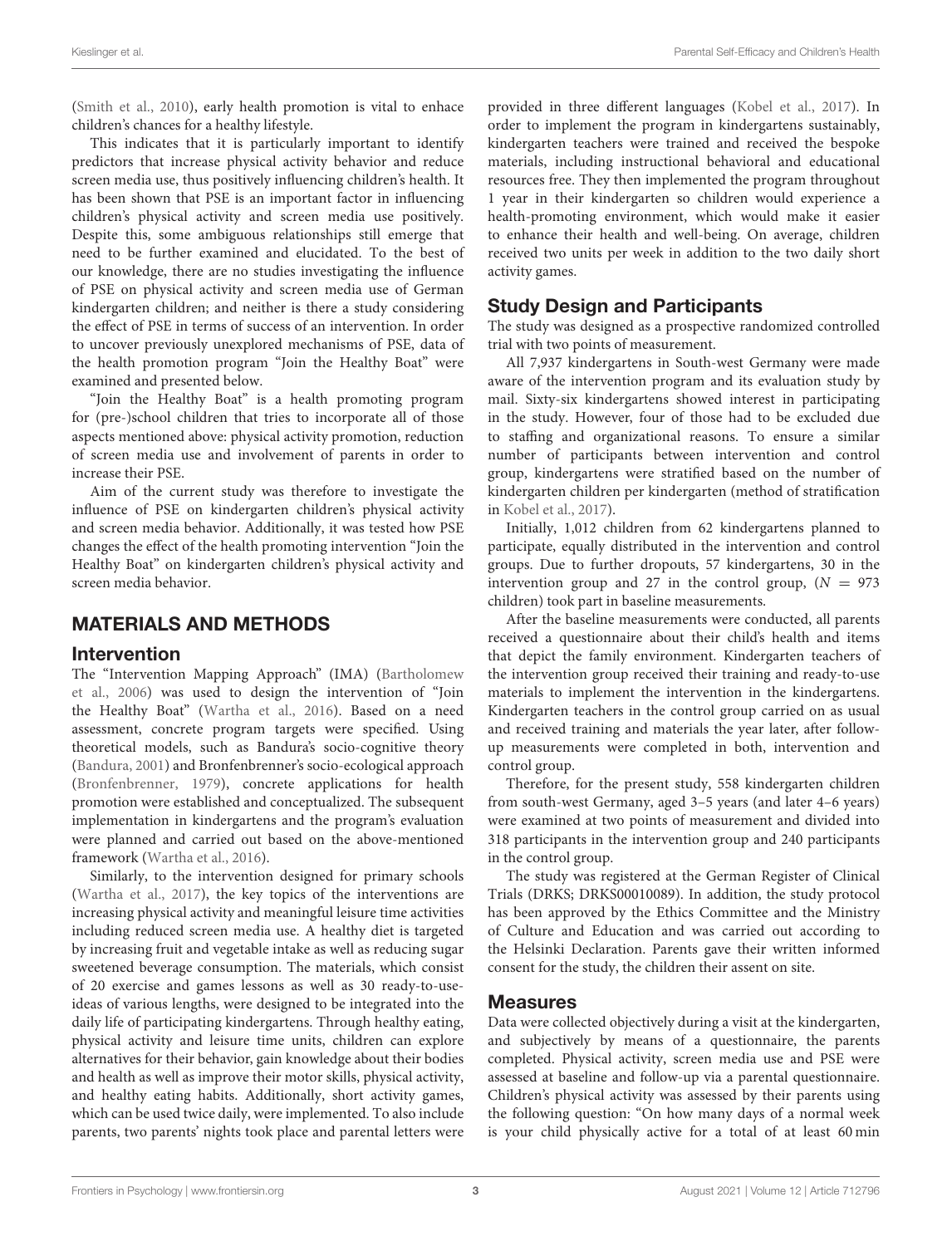a day so he or she gets out of breath or begins to sweat?". Parents were given a scale from 0 to 7 days of the week to answer the item. The included items for physical activity as well as screen media use were taken from a validated instrument used in a large German study (German Health Interview and Examination Survey for Children and Adolescents [KiGGS]) with 18,000 German children and adolescents [\(Lange et al., 2014\)](#page-10-24) and validated against assessment by accelerometry (Kahlert and Brand, [2011\)](#page-9-26). The cut-off of 60 min for determining sufficient physical activity was set on basis of WHO physical activity guidelines [\(World Health Organization, 2019\)](#page-11-1).

To assess children's screen media behavior, children's average duration of screen media use on a normal day during the week and on the weekend was given by their parents. Parents responded to "On an average weekday, how much time does your child spend doing the following?" and "On an average Saturday/Sunday, how much time does your child spend with the following activities?" on a 7-point Likert scale, ranging from 0 "not at all" to 7 "more than 3 h" for watching TV/playing video games, using the computer and tablet computer or using a mobile phone/smartphone. For good comparison, the here used questions were also taken out of the KiGGS questionnaire (Lange et al., [2014\)](#page-10-24). One hour was used as cut-off for determining high screen media use, since WHO recommends no more than 1 h per day [\(World Health Organization, 2019\)](#page-11-1).

PSE was assessed using a self-assessment on a scale from "strongly disagree" to "strongly agree" (Likert-7) and was adapted from other validated scales [\(Bohman et al., 2014\)](#page-9-27). With regard to their children's physical activity, parents were asked to rate whether they "manage to ensure that their child gets sufficient physical activity, even if..." for example, "the weather is bad." In addition, PSE related to children's screen media use was assessed with the item "I manage to make sure my child doesn't watch as much TV, even if..." for example "one of his or her favorite shows comes."

Socioeconomic status consisted of parents' highest educational and occupational qualification, parents' highest occupational status and net household income [\(Lampert et al.,](#page-10-25) [2014\)](#page-10-25). A migration background was defined as "children with at least one parent born in a foreign country or children who were spoken to in a foreign language for the first 3 years or their life" [\(Settelmeyer and Erbe, 2010;](#page-10-26) [Federal Statistical Office, 2019\)](#page-9-28). Anthropometric measurements were taken during a visit at kindergarten. Body weight and height were measured by trained staff according to ISAK standards [\(Marfell-Jones et al., 2012\)](#page-10-27) using calibrated and tared body scales (Seca 826, Hamburg) and a portable stadiometer (Seca 217, Hamburg) in the morning.

National percentiles of BMI were used to determine children's weight status [\(Kromeyer-Hauschild et al., 2001\)](#page-10-28). A child was considered overweight if their BMI percentiles ranged between the 90th and 97th percentile and obese if their percentiles were greater than 97. Further, children whose BMI percentiles were below the 10th percentile were classified as underweight [\(Kromeyer-Hauschild et al., 2001\)](#page-10-28).

#### Data Analysis

To detect significant differences between the two groups, nonparametric Mann–Whitney-U-tests were calculated. Due to the lack of normal distribution, Shapiro–Wilk-test was used to calculate descriptive values. A significance level of 5% and a confidence interval of 95% were chosen for all calculations.

In order to ensure groups of equal size and to be able to perform a more robust calculation, the dependent variable "children's physical activity" and "children's screen media use" were dichotomized, respectively. Due to the dichotomization (categorical dependent variable) and in order to calculate and solve multivariate problems, logistic regressions were chosen as the method for inferential statistical analyses. In the case of physical activity, a cut-off value of four days was chosen to ensure sufficient physical activity on most days of a week. To determine children's screen media use, the average time of screen media use during a usual week (including weekdays and weekends) was calculated and dichotomized at the cut-off of 1 h of screen media use per day [\(World Health Organization, 2019\)](#page-11-1). For PSE (children's physical activity as well as their screen media use), the average of the six associated items was calculated. The assumption of a similar distribution of the items was checked in advance. All statistical analyses were performed using IBM SPSS Statistics 26 (SPSS Inc., Chicago, IL, US).

# RESULTS

The sample included 558 kindergarten children, 318 (56.99%) in the intervention group, 240 in the control group. There were no significant differences with regards to age, height, weight, BMI percentiles, weight status, migration background and low socio-economic status between the two groups. Yet, there were significantly more boys in the intervention group, compared to the control group (**[Table 1](#page-4-0)**).

There were no significant changes between baseline and follow-up regarding children's physical activity in intervention or control group. In the intervention group, the proportion of children achieving the WHO physical activity recommendations [\(World Health Organization, 2019\)](#page-11-1) on 4 days or more per week increased slightly from baseline to follow-up (30.2 vs. 31.1% for baseline and follow-up, respectively), whereas in the control group the number decreased slightly (26.2 vs. 22.6% for baseline and follow-up, respectively). Children in the intervention group were active for 2.72 ( $SD = 2.02$ ) days per week at baseline and for  $3.09 (SD = 2.11)$  days per week at follow-up, while in the control group children were active on 2.57 ( $SD = 2.03$ ) and 2.50 ( $SD =$ 1.90) days per week, respectively.

Similarly, there were no significant changes in children's screen media use between baseline and follow-up, neither in intervention nor control group. In the intervention group 49.8% of children used screen media for <1 h per day at baseline; at follow-up this decreased to 43.7% of children. Similar changes were observed in the control group with 51.4% of children using screen media for <1 h per day at baseline and 48.8% of children at follow-up.

At baseline, PSE regarding children's physical activity differed significantly between intervention and control group  $[5.14(SD =$ 1.45) and 4.83 ( $SD = 1.51$ ) points out of seven possible points for intervention and control group, respectively;  $U = 23$  176.00,  $p =$ 0.023,  $r = 0.11$ ]. This remained virtually the same at follow-up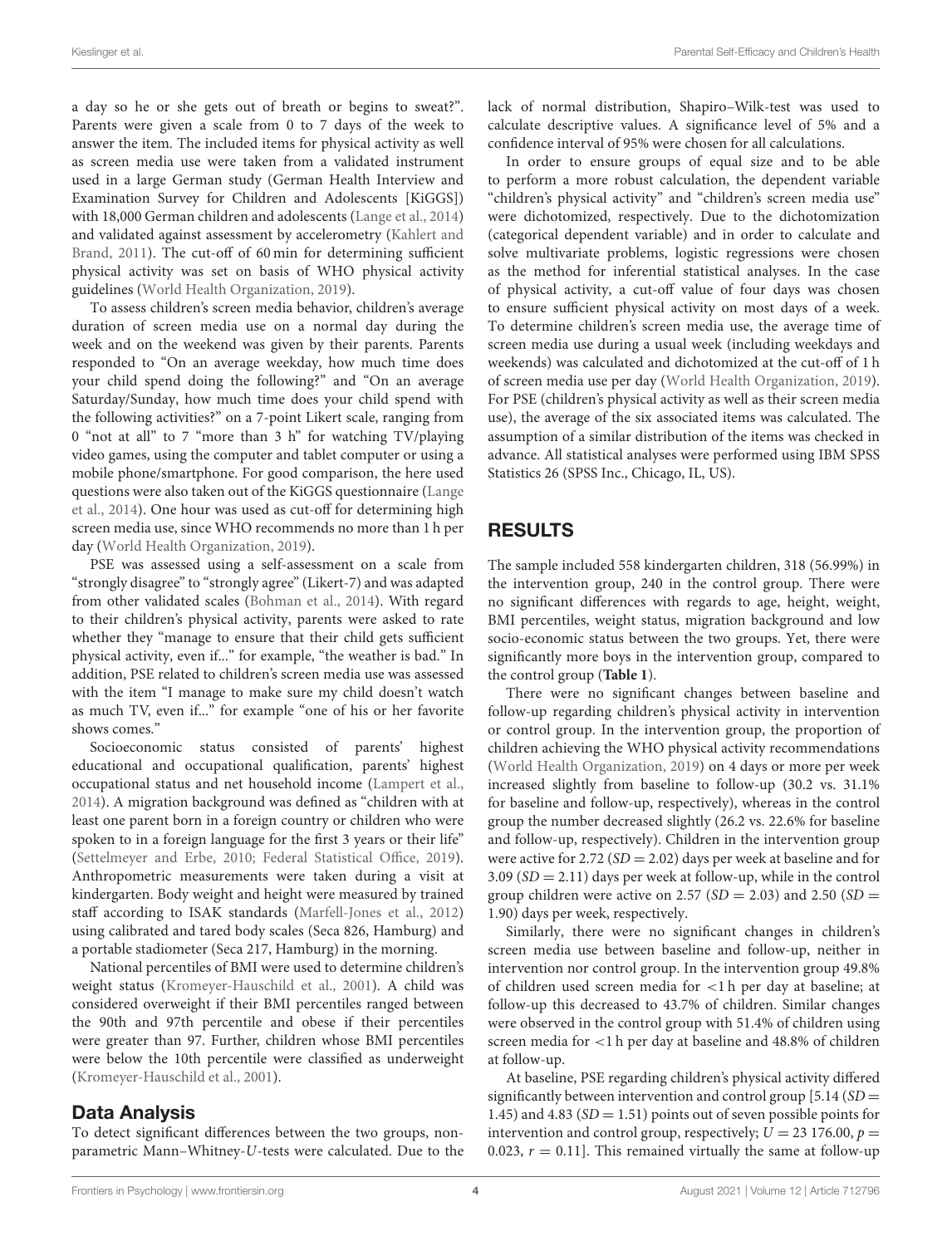<span id="page-4-0"></span>TABLE 1 | Sample description baseline (children with participation at baseline and follow-up).

| Characteristic                               | <b>Missing values</b> | Intervention  | Control       | <b>Total</b>  |  |
|----------------------------------------------|-----------------------|---------------|---------------|---------------|--|
|                                              |                       | $(N = 318)$   | $(N = 240)$   | $(N = 558)$   |  |
| Gender* (boys [n; %])                        | 0                     | 179 (56.29)   | 113 (47.08)   | 292 (52.32)   |  |
| Age (years $[M; SD]$ )                       | 0                     | 3.64(0.58)    | 3.63(0.54)    | 3.63(0.56)    |  |
| Height (cm [M; SD])                          | 71                    | 105.17 (5.73) | 105.05 (5.54) | 105.12 (5.65) |  |
| Weight (kg [M; SD])                          | 77                    | 17.42 (2.45)  | 17.19 (2.69)  | 17.32 (2.55)  |  |
| BMI percentiles [M; SD]                      | 77                    | 51.90 (25.87) | 47.91 (25.91) | 50.27 (25.93) |  |
| Overweight (incl. obese) <sup>a</sup> [n; %] | 77                    | 18 (6.30)     | 10(5.10)      | 28(5.80)      |  |
| Migration background <sup>b</sup> [n; %]     | 116                   | 79 (31.90)    | 73 (37.60)    | 152 (33.40)   |  |
| Low socio-economic status [n; %]             | 222                   | 29 (15.50)    | 30(20.10)     | 59 (17.56)    |  |
|                                              |                       |               |               |               |  |

*M (SD): mean (standard deviation).*

 $^*$ Significant difference between control and intervention group,  $X^2_{(1)} = 4,285$ ,  $p = 0.04$ .

*<sup>a</sup>* >*90th BMI percentile [\(Kromeyer-Hauschild et al., 2001\)](#page-10-28).*

*<sup>b</sup>Children with at least one parent born in a foreign country or children who were spoken to in a foreign language for the first 3 years or their life.*

with an average of  $5.19$  ( $SD = 1.38$ ) in intervention and  $4.95$  (SD)  $= 1.36$ ) in control group (U = 16 744.00,  $p = 0.043$ ,  $r = 0.10$ ).

For PSE in relation to screen media behavior, similar values were found, but no significant group differences. At baseline, PSE regarding children's screen media use was  $5.45$  (SD = 1.45) and 5.34  $(SD = 1.48)$  out of seven possible points for intervention and control group, respectively. At follow-up, this increased slightly to 5.36 ( $SD = 1.44$ ) and 5.45 ( $SD = 1.43$ ) for intervention and control group, respectively.

### Parental Self-Efficacy as Predictor of Children's Physical Activity

PSE at baseline was a significant predictor for children's physical activity at follow-up ( $B = 0.33$ ,  $p = 0.025$ , **[Table 2](#page-5-0)**). If PSE was increased by one unit at baseline, the odds of higher levels of children's physical activity increased by 39.00% at follow-up (95% CI: 1.04–1.86). If evaluated gender-specifically, the effect remained significant for girls only (girls:  $B = 0.82$ ,  $p = 0.031$ ; boys:  $B = 0.24$ ,  $p = 0.186$ ).

The final regression model also revealed children's physical activity at baseline and their gender as significant variables on children's physical activity at follow-up (**[Table 2](#page-5-0)**).

#### Parental Self-Efficacy as Moderator Between the Intervention "Join the Healthy Boat" and Children's Physical Activity

Gender was found to have a significant effect on children's physical activity at follow-up, but no interaction effect of PSE at baseline and intervention effect (change of the children's physical activity from baseline to follow-up) could be found (**[Figure 1](#page-5-1)**).

#### Parental Self-Efficacy as Predictor of Children's Screen Media Use

PSE at baseline was a significant predictor of children's screen media use at follow-up ( $B = 0.42$ ,  $p = 0.006$ ; **[Table 3](#page-6-0)**). If PSE at baseline was increased by one unit, the odds for greater screen media use of their children at follow-up increased by 52.9% (95% CI: 1.13–2.07). However, if evaluated gender-specifically, the effect was significant for girls only (girls:  $B = 0.98$ ,  $p = 0.001$ ; boys:  $B = 0.10$ ,  $p = 0.619$ ). Children's screen media use at baseline also predicted their screen media use at follow-up strongly and significantly (**[Table 3](#page-6-0)**).

### Parental Self-Efficacy as Moderator Between the Intervention "Join the Healthy Boat" and Children's Screen Media Use

The model as a whole including all predictors was significant  $[X^2_{(8)} = 69.57, p < 0.001, n = 190,$  **[Figure 2](#page-6-1)**), but no significant interaction effect (X in **[Figure 2](#page-6-1)**) could be observed. Therefore, even for children with more self-efficacious parents, the intervention effect (reduction of child's screen media use from baseline to follow-up) is not enhanced. PSE at baseline showed a significant effect on children's screen media use at follow-up. If PSE at baseline was increased by one unit, the probability that children used screen media for <1 h per day at follow-up increased by 79.6% (95% CI: 1.08–2.67; **[Figure 2](#page-6-1)**).

#### **DISCUSSION**

This study investigated the influence of parental self-efficacy on children's physical activity and media behavior in a statewide sample of kindergarten children in Germany within 1 year in intervention and control group of a health promoting intervention. In addition, it was assessed whether PSE would change the effect of the intervention of the health promotion program "Join the Healthy Boat" on children's physical activity and children's screen media use. The results of PSE as a construct that can possibly enhance children's physical activity behaviors showed a significant positive effect of PSE on children's physical activity as well as on children's screen media behavior, especially that of girls.

#### Parental Self-Efficacy as Predictor of Children's Physical Activity

The here found significant influence of PSE related to physical activity of kindergarten children is partly consistent with previous literature, which showed that toddlers of more selfefficacious parents moved significantly more in their daily lives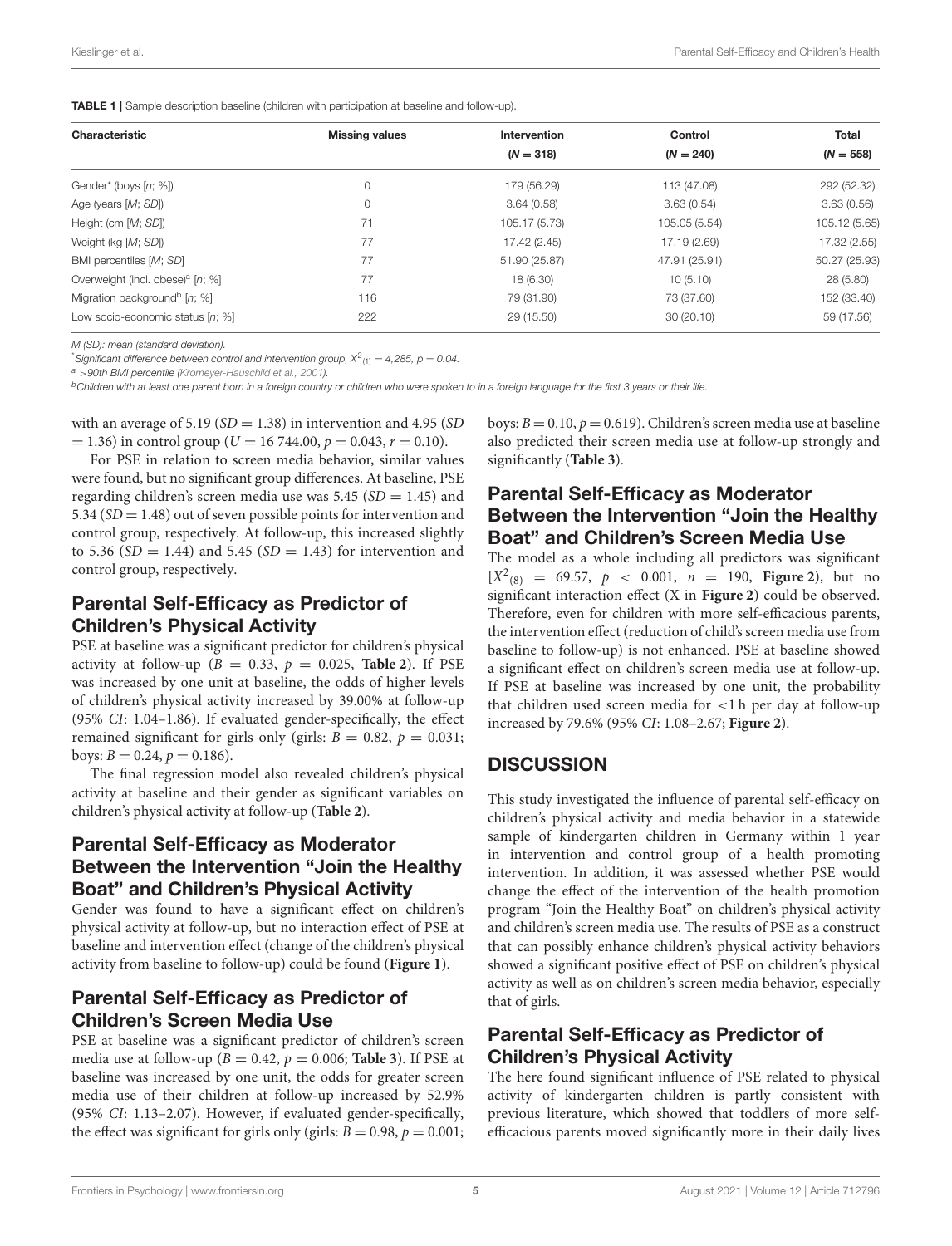<span id="page-5-0"></span>

|  | TABLE 2   Parental self-efficacy at baseline as predictor of children's physical activity at follow-up. |  |
|--|---------------------------------------------------------------------------------------------------------|--|
|--|---------------------------------------------------------------------------------------------------------|--|

| Predictor                         | В       | SE   | p     | Exp(B) | 95% CI for $Exp(B)$ |
|-----------------------------------|---------|------|-------|--------|---------------------|
| Constant                          | $-5.47$ | 1.82 | 0.003 | 0.04   |                     |
| PSE(B) <sup>a</sup>               | 0.33    | 0.15 | 0.025 | 1.39   | $[1.04 - 1.86]$     |
| Child PA $(B)^b$                  | 1.85    | 0.40 | 0.000 | 6.35   | $[2.89 - 13.95]$    |
| Gender                            | $-0.93$ | 0.40 | 0.021 | 0.40   | $[0.18 - 0.87]$     |
| Age                               | 0.53    | 0.34 | 0.124 | 1.69   | $[0.87 - 3.31]$     |
| <b>BMI-Percentiles</b>            | 0.00    | 0.01 | 0.252 | 1.01   | $[0.99 - 1.02]$     |
| Migration background <sup>c</sup> | $-0.08$ | 0.41 | 0.846 | 0.92   | $[0.41 - 2.06]$     |
| SES <sup>d</sup>                  | 0.04    | 0.33 | 0.897 | 0.00   | $[0.55 - 1.98]$     |

*X* 2 (7) = *40.32, p* < *0.001, Model fit: Cox and Snell R*<sup>2</sup> = *0.18, Nagelkerke's R*<sup>2</sup> = *0.27.*

*<sup>a</sup>Parental self-efficacy at baseline.*

*<sup>b</sup>Children's physical activity at baseline.*

*<sup>c</sup>Children with at least one parent born in a foreign country or children who were spoken to in a foreign language for the first 3 years or their life.*

*<sup>d</sup>Socio-economic status (parents' highest educational/occupational qualification, parents' highest occupational status and net household income).*



<span id="page-5-1"></span>than children of parents with lower SE [\(Bohman et al., 2014,](#page-9-27) [Smith et al., 2010,](#page-10-21) [Xu et al., 2015\)](#page-11-5). However, there are also studies which did not report such associations [\(Heerman et al., 2017,](#page-9-29) [Parekh et al., 2018\)](#page-10-29). Yet, in those studies, different statistical analysis methods were used and children's physical activity was assessed objectively. Since in this study children's physical activity was recorded by parental reports and their socio-economic backgrounds differed significantly from those of the before mentioned sample [\(Heerman et al., 2017\)](#page-9-29), these could be reasons for the different outcomes.

However, if analyzed with a gender context, it was seen that primarily girls benefit from PSE with regards to their physical activity. The significant positive effect of PSE on children's physical activity was lost for boys but strong for girls. It is wellknown that boys are generally more physically active (Foweather et al., [2015;](#page-9-30) [Nilsen et al., 2019\)](#page-10-30), but these results suggest that parents, especially those with high PSE, have great potential to affect their girls' physical activity behaviors.

Apart from PSE, children's physical activity behavior at baseline was a significant predictor for their activity behavior 1 year later—independent of control or intervention group and PSE. Therefore, this was adjusted for in all analyses in order to control for a possible intervention effect.

Interventions have been known to affect results with PSE effects disappearing after controlling for intervention effects [\(Xu et al., 2014\)](#page-11-8). In the present study, even after controlling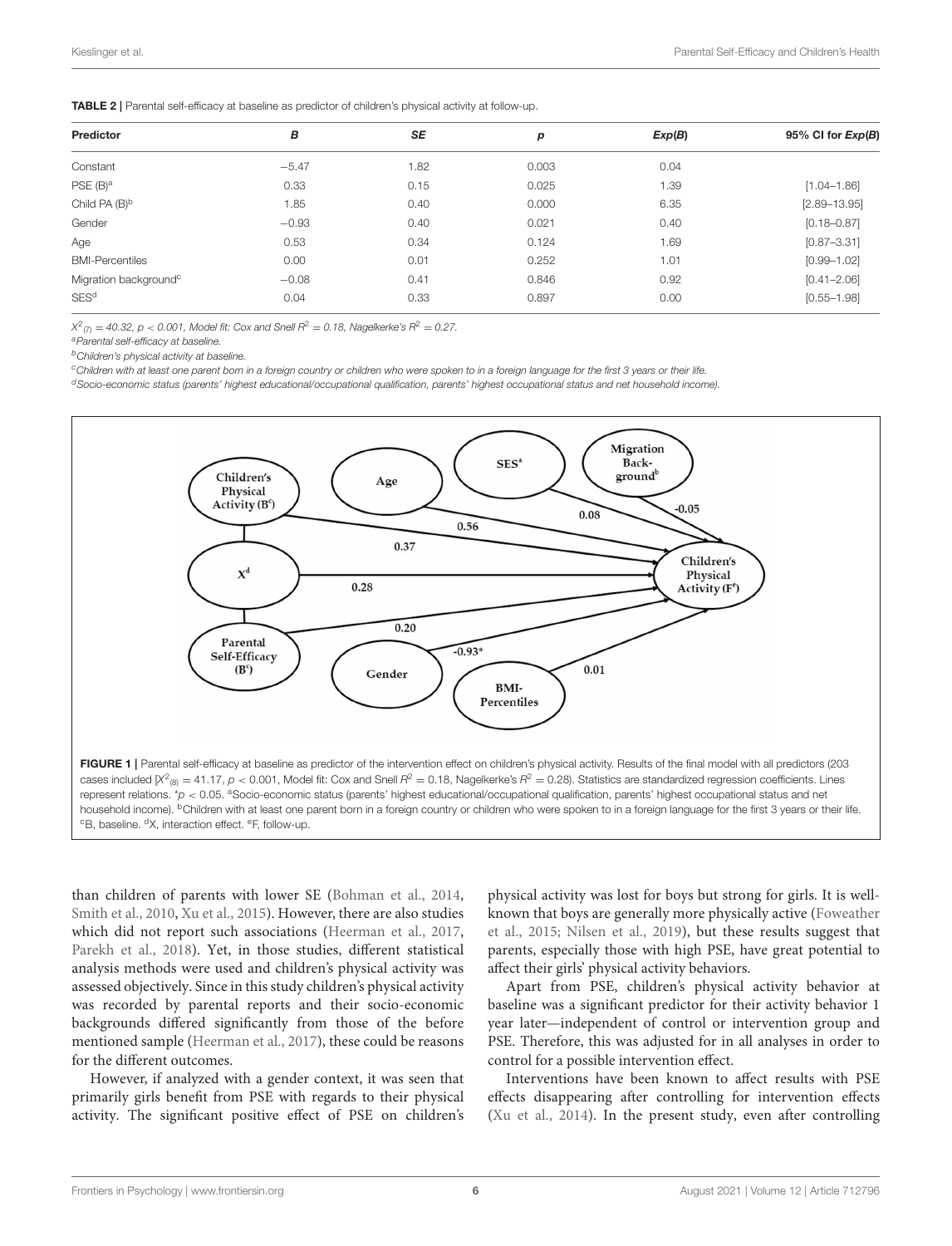<span id="page-6-0"></span>

| Predictor                         | в       | SE   | р     | Exp(B) | 95% CI for $Exp(B)$ |
|-----------------------------------|---------|------|-------|--------|---------------------|
| Constant                          | $-2.94$ | 1.81 | 0.105 | 0.05   |                     |
| PSE(B) <sup>a</sup>               | 0.42    | 0.16 | 0.006 | 1.53   | $[1.13 - 2.07]$     |
| Screen media use (B)              | 2.29    | 0.40 | 0.000 | 9.90   | $[4.53 - 21.63]$    |
| Gender                            | 0.54    | 0.36 | 0.138 | 1.71   | $[0.84 - 3.51]$     |
| Age                               | $-0.29$ | 0.33 | 0.373 | 0.75   | $[0.39 - 1.42]$     |
| <b>BMI-Percentiles</b>            | 0.01    | 0.01 | 0.080 | 1.01   | $[1.00 - 1.03]$     |
| Migration background <sup>b</sup> | $-0.01$ | 0.39 | 0.990 | 1.00   | $[0.46 - 2.16]$     |
| <b>SES<sup>c</sup></b>            | $-0.19$ | 0.33 | 0.571 | 0.83   | $[0.43 - 1.59]$     |

 $X^2_{(7)} = 69.17$ ,  $p < 0.001$ , Cox and Snell  $R^2 = 0.31$ , Nagelkerke's  $R^2 = 0.41$ .

*<sup>a</sup>Parental self-efficacy at baseline (B).*

*<sup>b</sup>Children with at least one parent born in a foreign country or children who were spoken to in a foreign language for the first 3 years or their life.*

*<sup>c</sup>Socio-economic status (parents' highest educational/occupational qualification, parents' highest occupational status and net household income).*



<span id="page-6-1"></span>for a possible intervention effect, a significant effect of PSE on children's physical activity behavior was recorded. Again, assessment methods vary between studies, for instance the selected self-efficacy scale. [Xu et al. \(2014\)](#page-11-8) for example used items of global PSE in order to assess the effect of PSE on children's physical activity; in this study, specific ones addressing different aspects and situations of physical activity were used. According to [Bandura \(2006\)](#page-9-31), SE can vary greatly between different domains. Therefore, a lack of specificity could potentially account for missing effects. Further, in order to assess PSE (in contrast to maternal SE or paternal SE) this study assessed PSE by questioning mothers and fathers about the same situations and physical activity aspects whereas other studies focused primarily on maternal SE and therefore assessed mothers' SE [\(Xu et al.,](#page-11-8) [2014\)](#page-11-8), which may lead to the difference in outcomes.

### PSE as Moderator Between the Intervention and Children's Physical **Activity**

In the present study, PSE was found to be a significantly positive predictor of children's physical activity at follow-up. Prior to the intervention, it was assumed PSE would have a moderating effect on health promoting aspects, such as physical activity promotion, reduction of sedentary time and screen media use, and therefore on its intervention effects. However, no moderating effect of PSE related to the intervention effect of "Join the Healthy Boat" on children's physical activity was found after 1 year of intervention. Therefore, although children's physical activity was significantly affected by PSE. The increase in physical activity from baseline to follow-up was more likely due to the intervention's key topics and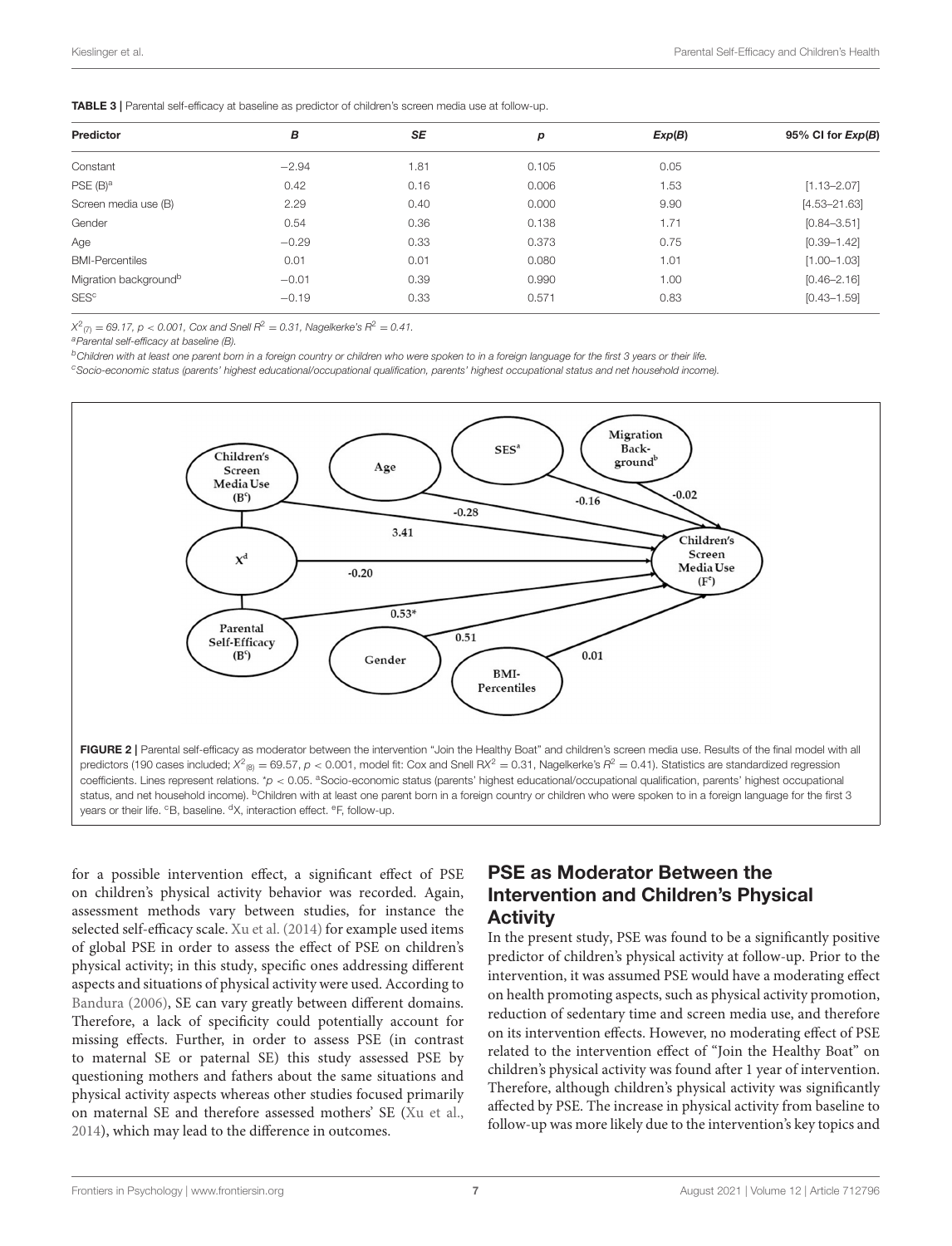materials rather than being moderated by PSE. PSE was hoped to be affected by introducing parental letters, parents' nights and so-called family homework, which all offered action alternatives in order to increase PSE and offer ideas and choices to increase children's physical activity.

# Parental Self-Efficacy as Predictor of Children's Screen Media Use

Not only was PSE a significant positive predictor for children's physical activity behavior; in this study, it was also significantly associated to children's screen media use. Similar results have been shown previously when investigating PSE and children's screen media behavior [\(Smith et al., 2010;](#page-10-21) [Jago et al., 2015;](#page-9-32) [Downing et al., 2017;](#page-9-33) [Paudel et al., 2017\)](#page-10-31). Yet, depending on age group and analyses, different outcomes have been reported. In 2-year-olds no association of PSE and children's screen media was found [\(Xu et al., 2014\)](#page-11-8); again, possibly due to the assessment of global PSE among mothers instead of specific PSE related to children's screen media behavior reported by both parents as in this study. It was suggested that specific parental PSE related to children's screen media behavior would produce stronger associations on the reduction of screen time among kindergarten children [\(Bandura, 2006\)](#page-9-31).

In the context of children's screen media use, their socioeconomic background as well as parental weight status have been shown to be associated to children's screen media behavior. Previous research showed significant effects of PSE on children's screen media use only among normal-weight parents of young children and those of moderate to high socio-economic status [\(Lepeleere et al., 2015\)](#page-10-17). In the present study, those effects could be confirmed for the same age group and was controlled for the socio-economic status (as well as migration background). Parental weight status was not considered here. Possibly, the role of parental weight status should be included in future studies to further investigate its influence and parental perception on children's (health) behaviors.

As seen for children's physical activity, in this study, PSE was primarily a positive predictor of screen media behaviors in girls. This is something not been observed or at least not been reported previously for preschoolers [\(Lepeleere et al., 2015;](#page-10-17) [Downing et al.,](#page-9-33) [2017\)](#page-9-33); for girls in grade 6 to 10 a significant difference in PSE on screen media use was seen before [\(Smith et al., 2010\)](#page-10-21). However, this seems to suggest, that gender-specific different effects in younger children should be researched in more depth in future.

### PSE as Moderator Between the Intervention and Children's Screen Media Use

Despite the confirmed predicting effect of PSE on screen media use of kindergarten children in this study and similarly to the analyzed moderating effect of PSE on the intervention "Join the Healthy Boat" on children's physical activity, no moderating effect of PSE related to the intervention effect on children's screen media use was found after 1 year of intervention. Within the intervention, screen media reduction was addressed by lessons delivered by teachers including behavioral contracting and budgeting of screen media use, offering action alternatives for a screen-free leisure time as well as involving and informing parents through parental letters, parents' nights and family homework. Therefore, an attempt to increase PSE in specific "screen media domains" was made but screen media use at follow-up was largely predicted by children's screen media use at baseline and increased slightly within 1 year in control and intervention group (data not shown; [Kobel et al., 2019\)](#page-9-34). Possibly, the use of a health information website would have been more helpful or effective. In a previous study, 69% of parents reported to feel more self-efficacious in reducing at least two risk factors for obesity after using the "Healthy Families, Healthy Kids 2–5" website [\(Davies et al., 2014\)](#page-9-35). Alternatively, the engagement in a group-based intervention could have helped, which was shown in a systematic review [\(Wittkowski et al., 2016\)](#page-11-4). Studies that used task-specific measures of PSE recorded medium to large postintervention effect sizes. In contrast, general measures of PSE just observed small to medium effect sizes [\(Wittkowski et al., 2016\)](#page-11-4). Thus, a gap between recommended health behaviors (World Health Organization, [2019\)](#page-11-1) and parents' actual knowledge could be closed and, in the process, PSE could be strengthened [\(Wittkowski et al., 2016\)](#page-11-4).

Interventions should generally alter parental cognition, including PSE. This can be achieved by increasing knowledge and skills in a specific area, such as structured physical activity for (kindergarten) children. In the process, changes in the family and children's home environment most likely occur and should lead to healthier behaviors in families' daily lives (Mollborn and Lawrence, [2018\)](#page-10-32). Therefore, the setting kindergarten is particularly suited for health promotion in young children. In "Join the Healthy Boat" parents are involved in the program and can directly transfer the learned content and behavioral changes to the family and child's everyday life. Other programs, such as an eight-week child-obesity intervention (Health Exercise Nutrition for the Really Young [HENRY]) demonstrated increases in PSE, in addition to increased physical activity and reduced screen time for children [\(Willis et al., 2014;](#page-11-9) [Bridge et al., 2019\)](#page-9-36).

PSE is emerging as a relevant factor that should also receive more attention from policymakers as well as health providers and health insurers. An increased offer of trainings in this area should be promoted especially with low-threshold possibilities. In order to save resources and reach parents as widely as possible, online interventions are a good complement to face-to-face services. Notwithstanding, it should be taken into account that research on PSE related to children's physical activity and screen media behavior still has gaps. Due to the partially heterogeneous data, the influence of PSE on children's physical activity and screen media behavior should be further elucidated. Nevertheless, the results of this study show clear directions for future research. In addition, the analysis of the effect of PSE on the intervention effect turned out to be novel. Future studies should examine a possible interacting effect, determining factors that contribute to this interaction.

#### Strengths and Limitations

However, no study is without limitations, therefore, the following aspects should be considered when interpreting the here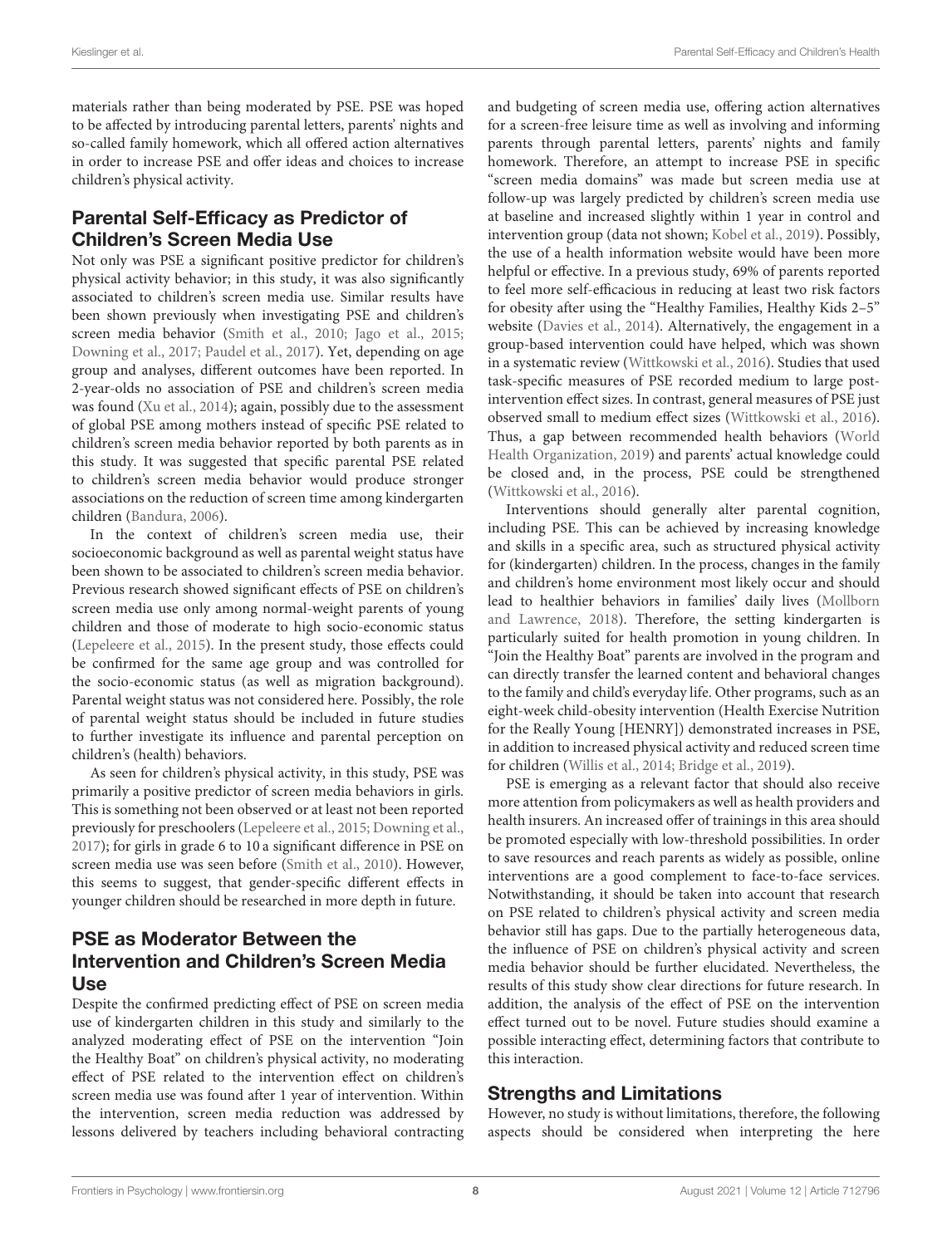described findings. First, subjective assessment with its known biases: children's physical activity and screen media behavior were assessed using validated questions included in the German Health Interview and Examination Survey for Children and Adolescents (KiGGS), which previously assessed health behavior in 18,000 German children and adolescents [\(Lange et al., 2014\)](#page-10-24). However, both behaviors were assessed subjectively and therefore amongst others prone to recall- and social desirability bias. Second, validation of instruments: for the assessment of PSE, items adapted from [Bohman et al. \(2014\)](#page-9-27) were used but not validated in prior to its use. Since the completion of this study, some more scales to assess PSE have been developed (e.g., [Bohman et al., 2016;](#page-9-37) [Norman et al., 2018,](#page-10-33) [Norman et al., 2021\)](#page-10-34) using very similar items, which were designed according to scientific standards and based on Bandura's recommendations [\(Bandura, 2006\)](#page-9-31). Third, a potential selection bias: participation was voluntary and it should be kept in mind that this study was conducted mainly on Caucasian, educated, and non-single parents and their children. Therefore, the results offer nongeneralizable conclusions, which should not be applied without restriction to all cultures and socioeconomic groups. Forth, variables not considered: although results were adjusted for many co-variables, some—such as parental weight status—were not included, even though an association would have been possible [\(Lepeleere et al., 2015\)](#page-10-17).

On the other hand, strengths of this study are the relatively large sample size, which may increase the likelihood of having sufficient power to detect intervention effects and its design as a prospective randomized control trail in a relatively wide area, including urban and rural areas. Next, the selected and used guidelines allow for international comparability and transparency. Lastly, PSE was assessed for specific domains by both parents, which permits an extensive in-depth view on PSE for children's physical activity and screen media behaviors.

# **CONCLUSION**

The results of this study confirm the positive influence of PSE on children's physical activity and screen media behavior, which emphasizes the importance of the construct for the implementation of health promotion and the preventive benefit for children. This study stands out as, to the best of our knowledge, it is the first to investigate the influence of PSE on physical activity and screen media behavior of kindergarten children based on a German sample.

Physical activity and screen media behavior are important determinants of healthy childhood development and should therefore be promoted from an early age [\(Katzmarzyk et al.,](#page-9-4) [2015\)](#page-9-4). Health consequences could be partially avoided by predictors that reinforce physical activity as well as reduce media use. If parents feel confident that they can positively influence their children's physical activity and screen media behaviors, their children may exhibit more physical activity and spend less time in front of screens. This insight provides an important basis for future societal, social, and political decisions.

Since a person's SE is not a stable, unchanging personality trait, but dynamic and variable due to situational or individual factors [\(Bandura, 1997\)](#page-9-15), PSE should be specifically promoted, trained and, if necessary, modified in different settings. In this regard, it is important to educate parents and make them aware of the importance of PSE, preferably before their child is born. PSE is critically involved in the success of parenting. In addition, more self-efficacious parents influence child development more positively [\(Jones and Prinz, 2005\)](#page-9-19).

There is also an opportunity to provide targeted interventions to improve PSE. This could be elements in larger health promotion programs or as a stand-alone intervention (e.g., [Miller-Heyl et al., 1998;](#page-10-35) [Wittkowski et al., 2016;](#page-11-4) Benedetto and Ingrassia, [2018\)](#page-9-21). Already, some studies specifically confirm the effectiveness of interventions to promote PSE regarding children's physical activity and media behaviors [\(Jones and Prinz,](#page-9-19) [2005;](#page-9-19) [Lepeleere et al., 2017\)](#page-10-36).

# DATA AVAILABILITY STATEMENT

The raw data supporting the conclusions of this article will be made available by the authors, without undue reservation.

# ETHICS STATEMENT

The studies involving human participants were reviewed and approved by Ethics committee of Ulm University Application no: 188/15. Written informed consent to participate in this study was provided by the participants' legal guardian/next of kin.

# AUTHOR CONTRIBUTIONS

SK, OW, and JS: conceptualization. KK and SK: methodology, data curation, and writing—original draft preparation. KK: software, formal analysis, and visualization. SK, OP, and KK: validation. SK and OW: investigation. JS: resources and funding acquisition. KK, OW, OP, JS, and SK: writing—review and editing. OP and SK: supervision. SK: project administration. All authors have read and agreed to the published version of the manuscript.

# FUNDING

The health promotion program Join the Healthy Boat and its evaluation study were financed by the Baden-Württemberg Foundation (grant no BWS\_1.479.00\_2009), which had no role in the design, execution, interpretation, or writing of the study.

# ACKNOWLEDGMENTS

The authors would like to thank all members of the program Join the Healthy Boat for their input, as well as all student assistants who were involved in the performance of measurements, and especially all teachers and families for their participation.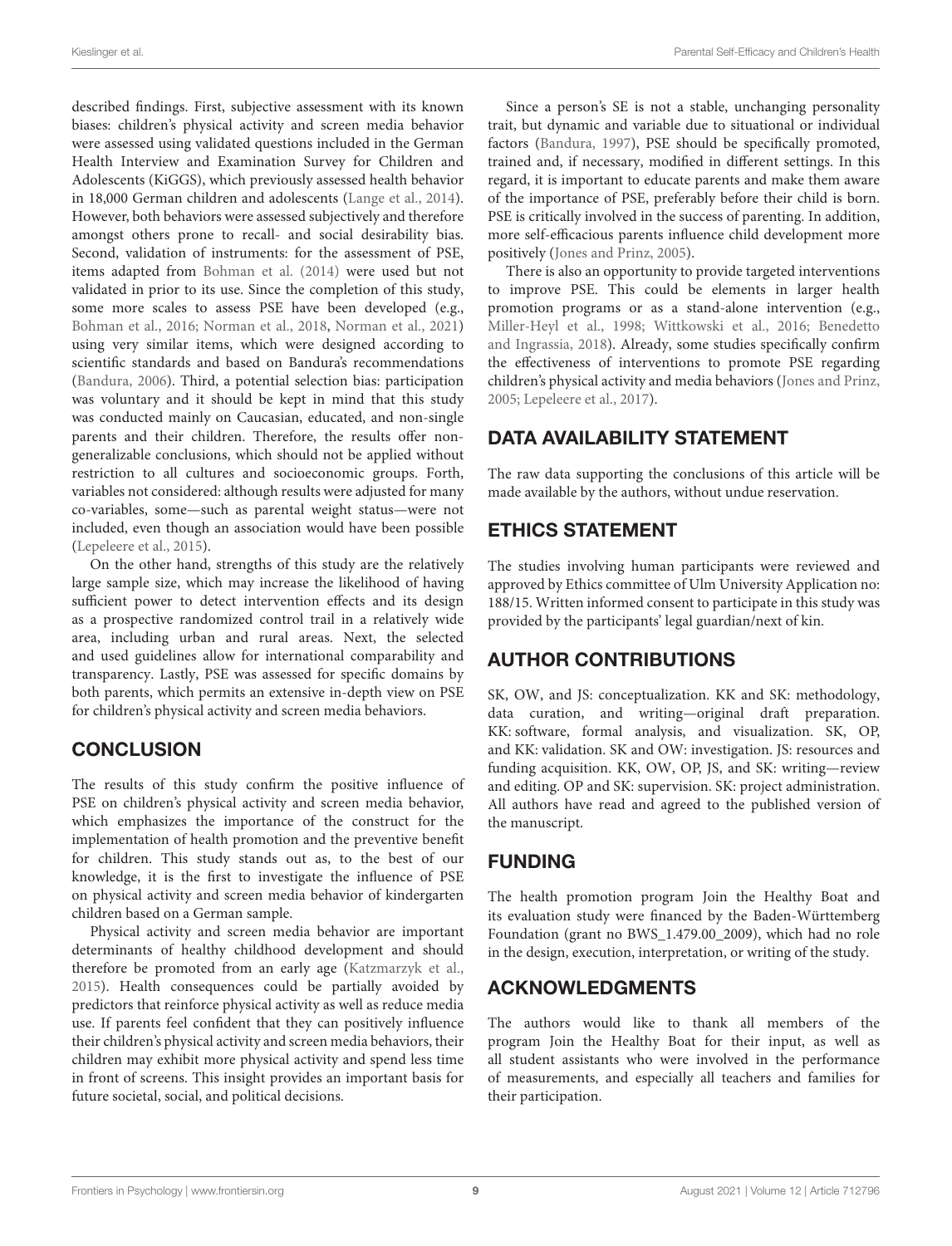### **REFERENCES**

- <span id="page-9-0"></span>Abarca-Gómez, L., Abdeen, Z. A., Hamid, Z. A., Abu-Rmeileh, N. M., Acosta-Cazares, B., and Acuin, C. (2017). Worldwide trends in bodymass index, underweight, overweight, and obesity from 1975 to 2016: a pooled analysis of 2416 population-based measurement studies in 128·9 million children, adolescents, and adults. Lancet 390, 2627–2642. doi: [10.1016/S0140-6736\(17\)32129-3](https://doi.org/10.1016/S0140-6736(17)32129-3)
- <span id="page-9-22"></span>Albanese, A. M., Russo, G. R., and Geller, P. A. (2019). The role of parental self-efficacy in parent and child well-being: a systematic review of associated outcomes. Child Care Health Dev. 45, 333–363. doi: [10.1111/cch.12661](https://doi.org/10.1111/cch.12661)
- <span id="page-9-14"></span>Ball, K. (2015). Traversing myths and mountains: addressing socioeconomic inequities in the promotion of nutrition and physical activity behaviours. Int. J. Behav. Nutr. Phys. Act. 12:142. doi: [10.1186/s12966-015-0303-4](https://doi.org/10.1186/s12966-015-0303-4)
- <span id="page-9-18"></span>Bandura, A. (1977). Self-efficacy: toward a unifying theory of behavioral change. Psychol. Rev. 84, 191–215. doi: [10.1037/0033-295X.84.2.191](https://doi.org/10.1037/0033-295X.84.2.191)
- <span id="page-9-17"></span>Bandura, A. (1994). "Self-efficacy" in Encyclopedia of Human Behavior, ed. V. S. Ramachaudran (New York, NY: Academic Press), 71–81.
- <span id="page-9-15"></span>Bandura, A. (1997). Self-Efficacy: The Exercise of Control. New York, NY: W. H. Freeman.
- <span id="page-9-16"></span>Bandura, A. (2001). Social cognitive theory: an agentic perspective. Annu. Rev. Psychol. 52, 1–26. doi: [10.1146/annurev.psych.52.1.1](https://doi.org/10.1146/annurev.psych.52.1.1)
- <span id="page-9-31"></span>Bandura, A. (2006). "Guide for constructing self-efficacy scales" in Self-Efficacy Beliefs of Adolescents, eds. F. Pajares, and T. C. Urdan (Charlotte, NC: Information Age Publishing), 307–337.
- <span id="page-9-24"></span>Bartholomew, L. K., Parcel, G. S., Kok, G., Gottlieb, N. H., and Fernández, M. E. (2006). An Intervention Mapping Approach. San Francisco, CA: Jossey-Bass.
- <span id="page-9-21"></span>Benedetto, L., and Ingrassia, M. (2018). "Parental self-efficacy in promoting children care and parenting quality," in Parenting - Empirical Advances and Intervention Resources, eds. L. Benedetto, and M. Ingrassia (Rijeka, HRV: InTech), 31–5.
- <span id="page-9-7"></span>Biddle, S. J. H., Ciaccioni, S., Thomas, G., and Vergeer, I. (2019). Physical activity and mental health in children and adolescents: an updated review of reviews and an analysis of causality. Psychol. Sport Exerc. 42, 146–155. doi: [10.1016/j.psychsport.2018.08.011](https://doi.org/10.1016/j.psychsport.2018.08.011)
- <span id="page-9-27"></span>Bohman, B., Nyberg, G., Sundblom, E., and Elinder, L. S. (2014). Validity and reliability of a parental self-efficacy instrument in the healthy school start prevention trial of childhood obesity. Health Educ. Behav. 41, 392–396. doi: [10.1177/1090198113515243](https://doi.org/10.1177/1090198113515243)
- <span id="page-9-37"></span>Bohman, B., Rasmussen, F., and Ghaderi, A. (2016). Development and psychometric evaluation of a context-based parental self-efficacy instrument for healthy dietary and physical activity behaviors in preschool children. Int. J. Behav. Nutr. Phys. Act. 13:110. doi: [10.1186/s12966-016-0438-y](https://doi.org/10.1186/s12966-016-0438-y)
- <span id="page-9-36"></span>Bridge, G. L., Willis, T. A., Evans, C. E. L., Roberts, K. P. J., and Rudolf, M. (2019). The impact of HENRY on parenting and family lifestyle: Exploratory analysis of the mechanisms for change. Child Care Health Dev. 45, 850–860. doi: [10.1111/cch.12694](https://doi.org/10.1111/cch.12694)
- <span id="page-9-25"></span>Bronfenbrenner, U. (1979). The Ecology of Human Development: Experiments by Nature and Design. Cambridge: Harvard University Press.
- <span id="page-9-9"></span>Canadian Paediatric Society (2017). Screen time and young children: promoting health and development in a digital world. J. Paediatr. Child Health 22, 461–477. doi: [10.1093/pch/pxx123](https://doi.org/10.1093/pch/pxx123)
- <span id="page-9-13"></span>Carson, V., Lee, E. Y., Hewitt, L., Jennings, C., Hunter, S., Kuzik, N., et al. (2017). Systematic review of the relationships between physical activity and health indicators in the early years (0- 4 years). BMC Public Health [17:854. doi: 10.1186/s12889-017-](https://doi.org/10.1186/s12889-017-4981-5) 4981-5
- <span id="page-9-35"></span>Davies, M. A., Terhorst, L., Nakonechny, A. J., Skukla, N., and El Saadawi, G. (2014). The development and effectiveness of a health information website designed to improve parents' self-efficacy in managing risk for obesity in preschoolers. J. Spec. Pediatr. Nurs. 19, 316–330. doi: [10.1111/jspn.12086](https://doi.org/10.1111/jspn.12086)
- <span id="page-9-5"></span>Domingues-Montanari, S. (2017). Clinical and psychological effects of excessive screen time on children. J. Paediatr. Child Health 53, 333–338. doi: [10.1111/jpc.13462](https://doi.org/10.1111/jpc.13462)
- <span id="page-9-33"></span>Downing, K. L., Hinkley, T., Salmon, J., Hnatiuk, J. A., and Hesketh, K. D. (2017). Do the correlates of screen time and sedentary time differ in preschool children? BMC Public Health 17:285. doi: [10.1186/s12889-017-4276-x](https://doi.org/10.1186/s12889-017-4276-x)
- <span id="page-9-23"></span>Ekim, A. (2016). The effect of parents' self-efficacy perception on healthy eating and physical activity behaviors of Turkish preschool children. Compr. Child Adolesc. Nurs. 39, 30–40. doi: [10.3109/01460862.2015.1090500](https://doi.org/10.3109/01460862.2015.1090500)
- <span id="page-9-28"></span>Federal Statistical Office (2019). Bevölkerung und Erwerbstätigkeit: Bevölkerung mit Migrationshintergrund - Ergebnisse des Mikrozensus 2019. Available online at: [https://www.destatis.de/DE/Themen/Gesellschaft-Umwelt/](https://www.destatis.de/DE/Themen/Gesellschaft-Umwelt/Bevoelkerung/Migration-Integration/Publikationen/_publikationen-innen-migrationshintergrund.html) [Bevoelkerung/Migration-Integration/Publikationen/\\_publikationen-innen](https://www.destatis.de/DE/Themen/Gesellschaft-Umwelt/Bevoelkerung/Migration-Integration/Publikationen/_publikationen-innen-migrationshintergrund.html)[migrationshintergrund.html](https://www.destatis.de/DE/Themen/Gesellschaft-Umwelt/Bevoelkerung/Migration-Integration/Publikationen/_publikationen-innen-migrationshintergrund.html) (accessed April 09, 2021).
- <span id="page-9-6"></span>Finger, J. D., Varnaccia, G., Borrmann, A., Lange, C., and Mensink, G. B. M. (2018). Körperliche Aktivität von Kindern und Jugendlichen in Deutschland - Querschnittergebnisse aus KiGGS Welle 2 und Trends. J. Health Monit. 3, 24–31. doi: [10.17886/RKI-GBE-2018-006](https://doi.org/10.17886/RKI-GBE-2018-006)
- <span id="page-9-30"></span>Foweather, L., Knowles, Z., Ridgers, N. D., O'Dwyer, M. V., Foulkes, J. D., and Stratton, G. (2015). Fundamental movement skills in relation to weekday and weekend physical activity in preschool children. J. Sci. Med. Sport. 18, 691–696. doi: [10.1016/j.jsams.2014.09.014](https://doi.org/10.1016/j.jsams.2014.09.014)
- <span id="page-9-12"></span>Füssenich, L. M., Boddy, L. M., Green, D. J., Graves, L. E., Foweather, L., Dagger, R. M., et al. (2015). Physical activity guidelines and cardiovascular risk in children: a cross sectional analysis to determine whether 60 minutes is enough. BMC Public Health 16:67. doi: [10.1186/s12889-016-2708-7](https://doi.org/10.1186/s12889-016-2708-7)
- <span id="page-9-2"></span>Garrido-Miguel, M., Oliveira, A., Cavero-Redondo, I., Álvarez-Bueno, C., Pozuelo-Carrascosa, D. P., Soriano-Cano, A., et al. (2019). Prevalence of overweight and obesity among European preschool children: a systematic review and meta-regression by food group consumption. Nutrients 11:1698. doi: [10.3390/nu11071698](https://doi.org/10.3390/nu11071698)
- <span id="page-9-1"></span>GBD 2015 Obesity Collaborators (2017). Health effects of overweight and obesity in 195 countries over 25 years. N. Engl. J. Med. 377, 13–27. doi: [10.1056/NEJMoa1614362](https://doi.org/10.1056/NEJMoa1614362)
- <span id="page-9-3"></span>Geserick, M., Vogel, M., Gausche, R., Lipek, T., Spielau, U., Keller, E., et al. (2018). Acceleration of BMI in early childhood and risk of sustained obesity. N. Engl. J. Med. 379, 1303–1312. doi: [10.1056/NEJMoa1803527](https://doi.org/10.1056/NEJMoa1803527)
- <span id="page-9-20"></span>Glatz, T., and Buchanan, C. M. (2015). Change and predictors of change in parental self-efficacy from early to middle adolescence. Dev. Psychol. 51, 1367–1379. doi: [10.1037/dev0000035](https://doi.org/10.1037/dev0000035)
- <span id="page-9-10"></span>Hardy, L. L., Ding, D., Peralta, L. R., Mihrshahi, S., and Merom, D. (2018). Association between sitting, screen time, fitness domains, and fundamental motor skills in children aged 5-16 years: cross-sectional population study. J. Phys. Act. Health 15, 933–940. doi: [10.1123/jpah.2017-0620](https://doi.org/10.1123/jpah.2017-0620)
- <span id="page-9-29"></span>Heerman, W. J., Taylor, J. L., Wallston, K. A., and Barkin, S. L. (2017). Parenting self-efficacy, parent depression, and healthy childhood behaviors in a lowincome minority population: a cross-sectional analysis. Matern. Child Health J. 21, 1156–1165. doi: [10.1007/s10995-016-2214-7](https://doi.org/10.1007/s10995-016-2214-7)
- <span id="page-9-8"></span>Hinkley, T., Salmon, J., Okely, A. D., and Trost, S. G. (2010). Correlates of sedentary behaviours in preschool children: a review. Int. J. Behav. Nutr. Phys. Act. 7:66. doi: [10.1186/1479-5868-7-66](https://doi.org/10.1186/1479-5868-7-66)
- <span id="page-9-11"></span>Howie, E. K., Joosten, J., Harris, C. J., and Straker, L. M. (2020). Associations between meeting sleep, physical activity or screen time behaviour guidelines and academic performance in Australian school children. BMC Public Health 20:520. doi: [10.1186/s12889-020-08620-w](https://doi.org/10.1186/s12889-020-08620-w)
- <span id="page-9-32"></span>Jago, R., Wood, L., Zahra, J., Thompson, J. L., and Sebire, S. J. (2015). Parental control, nurturance, self-efficacy, and screen viewing among 5-to 6-year-old children: A cross-sectional mediation analysis to inform potential behavior change strategies. Child. Obes. 11, 139–147. doi: [10.1089/chi.2014.0110](https://doi.org/10.1089/chi.2014.0110)
- <span id="page-9-19"></span>Jones, T. L., and Prinz, R. J. (2005). Potential roles of parental self-efficacy in parent and child adjustment: A review. Clin. Psychol. Rev. 25, 341–363. doi: [10.1016/j.cpr.2004.12.004](https://doi.org/10.1016/j.cpr.2004.12.004)
- <span id="page-9-26"></span>Kahlert, D., and Brand, R. (2011). Comparing self-report and accelerometry data. A contribution to the validation of the MoMo-Physical activity questionnaire for children and adolescents. Dt Z SpoMed. 62, 36–41.
- <span id="page-9-4"></span>Katzmarzyk, P. T., Barreira, T. V., Broyles, S. T., Champagne, C. M., Chaput, J.- P., Fogelholm, M., et al. (2015). Relationship between lifestyle behaviors and obesity in children ages 9-11: Results from a 12-country study. Obesity 23, 1696–1702. doi: [10.1002/oby.21152](https://doi.org/10.1002/oby.21152)
- <span id="page-9-34"></span>Kobel, S., Wartha, O., Lämmle, C., Dreyhaupt, J., and Steinacker, J. M. (2019). Intervention effects of a kindergarten-based health promtion programme on obesity related behvioural outcomes and BMI percentiles. Prev. Med. Rep. 15:100931. doi: [10.1016/j.pmedr.2019.100931](https://doi.org/10.1016/j.pmedr.2019.100931)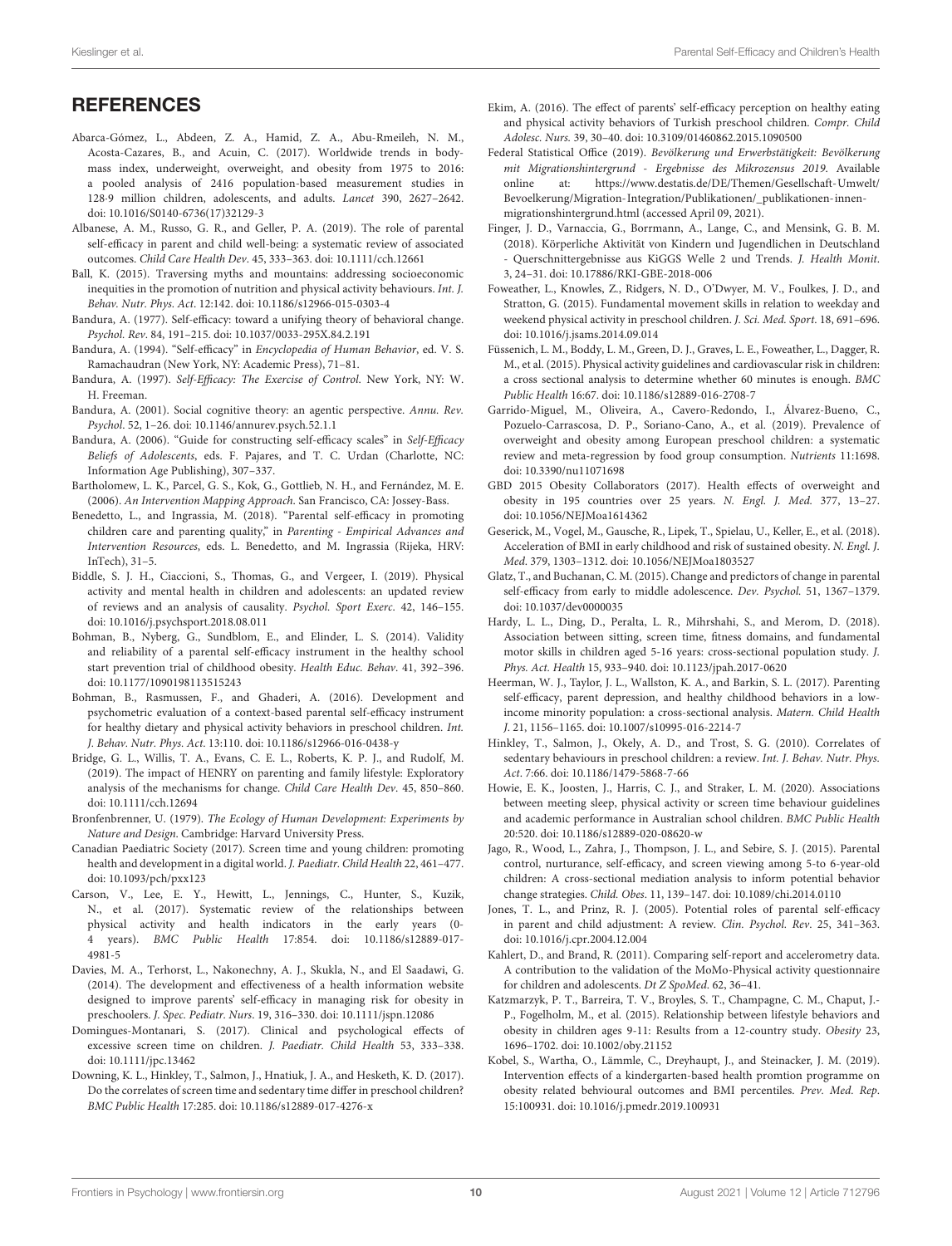- <span id="page-10-23"></span>Kobel, S., Wartha, O., Wirt, T., Dreyhaupt, J., Lämmle, C., Friedemann, E.-M., et al. (2017). Design, implementation, and study protocol of a kindergartenbased health promotion intervention. Biomed. Res. Int. 2017:4347675. doi: [10.1155/2017/4347675](https://doi.org/10.1155/2017/4347675)
- <span id="page-10-4"></span>Kobes, A., Kretschmer, T., Timmerman, G., and Schreuder, P. (2018). Interventions aimed at preventing and reducing overweight/obesity among children and adolescents: a meta-synthesis. Obesity Rev. 19, 1065–1079. doi: [10.1111/obr.12688](https://doi.org/10.1111/obr.12688)
- <span id="page-10-28"></span>Kromeyer-Hauschild, K., Wabitsch, M., Kunze, D., Geller, F., Gei,ß, H. C., Hesse, V., et al. (2001). Perzentile für den Body-Mass-Index für das Kindesund Jugendalter unter Heranziehung verschiedener deutscher Stichproben. Monatsschrift Kinderheilkunde 149, 807–818. doi: [10.1007/s001120170107](https://doi.org/10.1007/s001120170107)
- <span id="page-10-25"></span>Lampert, T., Müters, S., Stolzenberg, H., and Kroll, L. E. (2014). Messung des sozioökonomischen Status in der KiGGS-Studie: Erste Folgebefragung (KiGGS Welle 1). Bundesgesundheitsblatt 57, 762–770. doi: [10.1007/s00103-014-1974-8](https://doi.org/10.1007/s00103-014-1974-8)
- <span id="page-10-24"></span>Lange, M., Butschalowsky, H. G., Jentsch, F., Kuhnert, R., Schaffrath Rosario, A., Schlaud, M., et al. (2014). Die erste KiGGS-Folgebefragung (KiGGS Welle 1) Studiendurchführung, Stichprobendesign und Response. Bundesgesundheitsblatt 57, 747–761. doi: [10.1007/s00103-014-1973-9](https://doi.org/10.1007/s00103-014-1973-9)
- <span id="page-10-18"></span>Lee, E.-Y., Hesketh, K. D., Rhodes, R. E., Rinaldi, C. M., Spence, J. C., and Carson, V. (2018). Role of parental and environmental characteristics in toddlers' physical activity and screen time: Bayesian analysis of structural equation models. Int. J. Behav. Nutr. Phys. Act. 15:17. doi: [10.1186/s12966-018-0649-5](https://doi.org/10.1186/s12966-018-0649-5)
- <span id="page-10-17"></span>Lepeleere, S., de Bourdeaudhuij, I., de Cardon, G., and Verloigne, M. (2015). Do specific parenting practices and related parental selfefficacy associate with physical activity and screen time among primary schoolchildren? A cross-sectional study in Belgium. BMJ Open 5:e00720. doi: [10.1136/bmjopen-2014-007209](https://doi.org/10.1136/bmjopen-2014-007209)
- <span id="page-10-36"></span>Lepeleere, S., de, Bourdeaudhuij, I., de, Cardon, G., and Verloigne, M. (2017). The effect of an online video intervention 'Movie Models' on specific parenting practices and parental self-efficacy related to children's physical activity, screentime and healthy diet: a quasi experimental study. BMC Public Health 17:366. doi: [10.1186/s12889-017-4264-1](https://doi.org/10.1186/s12889-017-4264-1)
- <span id="page-10-3"></span>Ling, J., Robbins, L. B., and Wen, F. (2016). Interventions to prevent and manage overweight or obesity in preschool children: a systematic review. Int. J. Nurs. Stud. 53, 270–289. doi: [10.1016/j.ijnurstu.2015.10.017](https://doi.org/10.1016/j.ijnurstu.2015.10.017)
- <span id="page-10-12"></span>Lissak, G. (2018). Adverse physiological and psychological effects of screen time on children and adolescents: literature review and case study. Environ. Res. 164, 149–157. doi: [10.1016/j.envres.2018.01.015](https://doi.org/10.1016/j.envres.2018.01.015)
- <span id="page-10-2"></span>Llewellyn, A., Simmonds, M., Owen, C. G., and Woolacott, N. (2016). Childhood obesity as a predictor of morbidity in adulthood: a systematic review and meta-analysis. Obes. Rev. 17, 56–67. doi: [10.1111/obr.12316](https://doi.org/10.1111/obr.12316)
- <span id="page-10-27"></span>Marfell-Jones, M. J., Stewart, A. D., and Ridder, J. H., de. (2012). International Standards for Anthropometric Assessment. Wellington: International Society for the Advancement of Kinanthropometry.
- <span id="page-10-5"></span>Medienpädagogischer Forschungsverbund Südwest (2014). miniKIM 2014 Kleinkinder und Medien: Basisuntersuchung zum Medienumgang 2- bis 5- Jähriger in Deutschland. Available online at: [https://www.mpfs.de/studien/?](https://www.mpfs.de/studien/?tab=tab-18-3) [tab=tab-18-3](https://www.mpfs.de/studien/?tab=tab-18-3) (accessed November 13, 2020).
- <span id="page-10-6"></span>Medienpädagogischer Forschungsverbund Südwest (2018). KIM-Studie 2018: Basisuntersuchung zum Medienumgang 6- bis 13-Jährige in Deutschland: Kindheit, Internet, Medien. Available online at: [https://www.mpfs.de/studien/?](https://www.mpfs.de/studien/?tab=tab-18-2) [tab=tab-18-2](https://www.mpfs.de/studien/?tab=tab-18-2) (accessed November 13, 2020).
- <span id="page-10-35"></span>Miller-Heyl, J., MacPhee, D., and Fritz, J. J. (1998). DARE to be you: a family-support, early prevention program. J. Prim. Prev. 18, 257–285. doi: [10.1023/A:1024602927381](https://doi.org/10.1023/A:1024602927381)
- <span id="page-10-11"></span>Mineshita, Y., Kim, H. K., Chijiki, H., Nanba, T., Shinto, T., Furuhashi, S., et al. (2021). Screen time duration and timing: effects on obesity, physical activity, dry eyes, and learning ability in elementary school children. BMC Public Health 21:422. doi: [10.1186/s12889-021-10484-7](https://doi.org/10.1186/s12889-021-10484-7)
- <span id="page-10-20"></span>Möhler, R., Wartha, O., Steinacker, J. M., Szagun, B., and Kobel, S. (2020). Parental self-efficacy as a predictor of children's nutrition and the potential mediator effect between the health promotion program "join the healthy boat" and children's nutrition. Int. J. Environ. Res. Public Health 17:9463. doi: [10.3390/ijerph17249463](https://doi.org/10.3390/ijerph17249463)
- <span id="page-10-32"></span>Mollborn, S., and Lawrence, E. (2018). Family, peer, and school influences on children's developing healthy lifestyles. J. Health Soc. Behav. 59, 133–150. doi: [10.1177/0022146517750637](https://doi.org/10.1177/0022146517750637)
- <span id="page-10-30"></span>Nilsen, A. K. O., Anderssen, S. A., Ylvisaaker, E., Johannessen, K., and Aadland, E. (2019). Physical activity among Norwegian preschoolers varies by sex, age, and season. Scand. J. Med. Sci. Sports 29, 862–873. doi: [10.1111/sms.13405](https://doi.org/10.1111/sms.13405)
- <span id="page-10-33"></span>Norman, Å., Bohman, B., Nyberg, G., and Schäfer Elinder, L. (2018). Psychometric properties of a scale to assess parental self-efficacy for influencing children's dietary, physical activity, sedentary, and screen time behaviors in disadvantaged areas. Health Educ. Behav. 45, 132–140. doi: [10.1177/1090198117699506](https://doi.org/10.1177/1090198117699506)
- <span id="page-10-34"></span>Norman, Å., Wright, J., and Patterson, E. (2021). Brief parental self-efficacy scales for promoting healthy eating and physical activity in children: a validation study. BMC Public Health. 21:540. doi: [10.1186/s12889-021-10581-7](https://doi.org/10.1186/s12889-021-10581-7)
- <span id="page-10-15"></span>Oliveira, R. G. D., and Guedes, D. P. (2016). Physical activity, sedentary behavior, cardiorespiratory fitness and metabolic syndrome in adolescents: systematic review and meta-analysis of observational evidence. PLoS One 11:e0168503. doi: [10.1371/journal.pone.0168503](https://doi.org/10.1371/journal.pone.0168503)
- <span id="page-10-13"></span>Pagani, L. S., Lévesque-Seck, F., and Fitzpatrick, C. (2016). Prospective associations between televiewing at toddlerhood and later self-reported social impairment at middle school in a Canadian longitudinal cohort born in 1997/1998. Psychol. Med. 46, 3329–3337. doi: [10.1017/S0033291716001689](https://doi.org/10.1017/S0033291716001689)
- <span id="page-10-29"></span>Parekh, N., Henriksson, P., Delisle Nyström, C., Silfvernagel, K., Ruiz, J. R., Ortega, F. B., et al. (2018). Associations of parental self-efficacy with diet, physical activity, body composition, and cardiorespiratory fitness in Swedish preschoolers: results from the MINISTOP trial. Health Educ. Behav. 45, 238–246. doi: [10.1177/1090198117714019](https://doi.org/10.1177/1090198117714019)
- <span id="page-10-31"></span>Paudel, S., Jancey, J., Subedi, N., and Leavy, J. (2017). Correlates of mobile screen media use among children aged 0-8: a systematic review. BMJ Open 7:e014585 doi: [10.1136/bmjopen-2016-014585](https://doi.org/10.1136/bmjopen-2016-014585)
- <span id="page-10-8"></span>Poitras, V. J., Gray, C. E., Janssen, X., Aubert, S., Carson, V., Faulkner, G., et al. (2017). Systematic review of the relationships between sedentary behaviour and health indicators in the early years (0-4 years). BMC Public Health 17:868. doi: [10.1186/s12889-017-4849-8](https://doi.org/10.1186/s12889-017-4849-8)
- <span id="page-10-9"></span>Radesky, J. S., and Christakis, D. A. (2016). Increased screen time: implications for early childhood development and behavior. Pediatr. Clin. N. Am. 63, 827–839. doi: [10.1016/j.pcl.2016.06.006](https://doi.org/10.1016/j.pcl.2016.06.006)
- <span id="page-10-16"></span>Rodriguez-Ayllon, M., Cadenas-Sánchez, C., Estévez-López, F., Muñoz, N. E., Mora-Gonzalez, J., Migueles, J. H., et al. (2019). Role of physical activity and sedentary behavior in the mental health of preschoolers, children and adolescents: a systematic review and meta-analysis. Sports Med. 49, 1383–1410. doi: [10.1007/s40279-019-01099-5](https://doi.org/10.1007/s40279-019-01099-5)
- <span id="page-10-22"></span>Rohde, J. F., Bohman, B., Berglind, D., Hansson, L. M., Frederiksen, P., Mortensen, E. L., et al. (2018). Cross-sectional associations between maternal self-efficacy and dietary intake and physical activity in four-year-old children of first-time Swedish mothers. Appetite 125, 131–138. doi: [10.1016/j.appet.2018.01.026](https://doi.org/10.1016/j.appet.2018.01.026)
- <span id="page-10-1"></span>Sagar, R., and Gupta, T. (2018). Psychological aspects of obesity in children and adolescents. Indian J. Pediatr. 85, 554–559. doi: [10.1007/s12098-017-2539-2](https://doi.org/10.1007/s12098-017-2539-2)
- <span id="page-10-7"></span>Saunders, T. J., and Vallance, J. K. (2017). Screen time and health indicators among children and youth: current evidence, limitations and future directions. Appl. Health Econ. Health Policy 15, 323–331. doi: [10.1007/s40258-016-0289-3](https://doi.org/10.1007/s40258-016-0289-3)
- <span id="page-10-19"></span>Schunk, D. H., and Ertmer, P. A. (2000). "Self-regulation and academic learning: self-efficacy enhancing interventions," in Handbook of Self-Regulation, eds. M. Boekaerts, P. R. Pintrich, and M. Zeidner (New York, NY: Academic Press), 631–649.
- <span id="page-10-26"></span>Settelmeyer, A., and Erbe, J. (2010). Migrationshintergrund. Zur Operationalisierung des Begriffs in der Berufsbildungsforschung. Schriftenreihe des Bundesinstituts für Berufsbildung Bonn. Available online at: [https://](https://www.bibb.de/dokumente/pdf/wd_112_migrationshintergrund.pdf) [www.bibb.de/dokumente/pdf/wd\\_112\\_migrationshintergrund.pdf](https://www.bibb.de/dokumente/pdf/wd_112_migrationshintergrund.pdf) (accessed February 27, 2021).
- <span id="page-10-0"></span>Skinner, A. C., Perrin, E. M., Moss, L. A., and Skelton, J. A. (2015). Cardiometabolic risks and severity of obesity in children and young adults. N. Engl. J. Med. 373, 1307–1317. doi: [10.1056/NEJMoa1502821](https://doi.org/10.1056/NEJMoa1502821)
- <span id="page-10-21"></span>Smith, B. J., Grunseit, A., Hardy, L. L., King, L., Wolfenden, L., and Milat, A. (2010). Parental influences on child physical activity and screen viewing time: a population based study. BMC Public Health 10:593. doi: [10.1186/1471-2458-10-593](https://doi.org/10.1186/1471-2458-10-593)
- <span id="page-10-14"></span>Stiglic, N., and Viner, R. M. (2019). Effects of screentime on the health and wellbeing of children and adolescents: a systematic review of reviews. BMJ Open 9:e023191. doi: [10.1136/bmjopen-2018-023191](https://doi.org/10.1136/bmjopen-2018-023191)
- <span id="page-10-10"></span>Twenge, J. M., and Campbell, W. K. (2018). Associations between screen time and lower psychological well-being among children and adolescents: